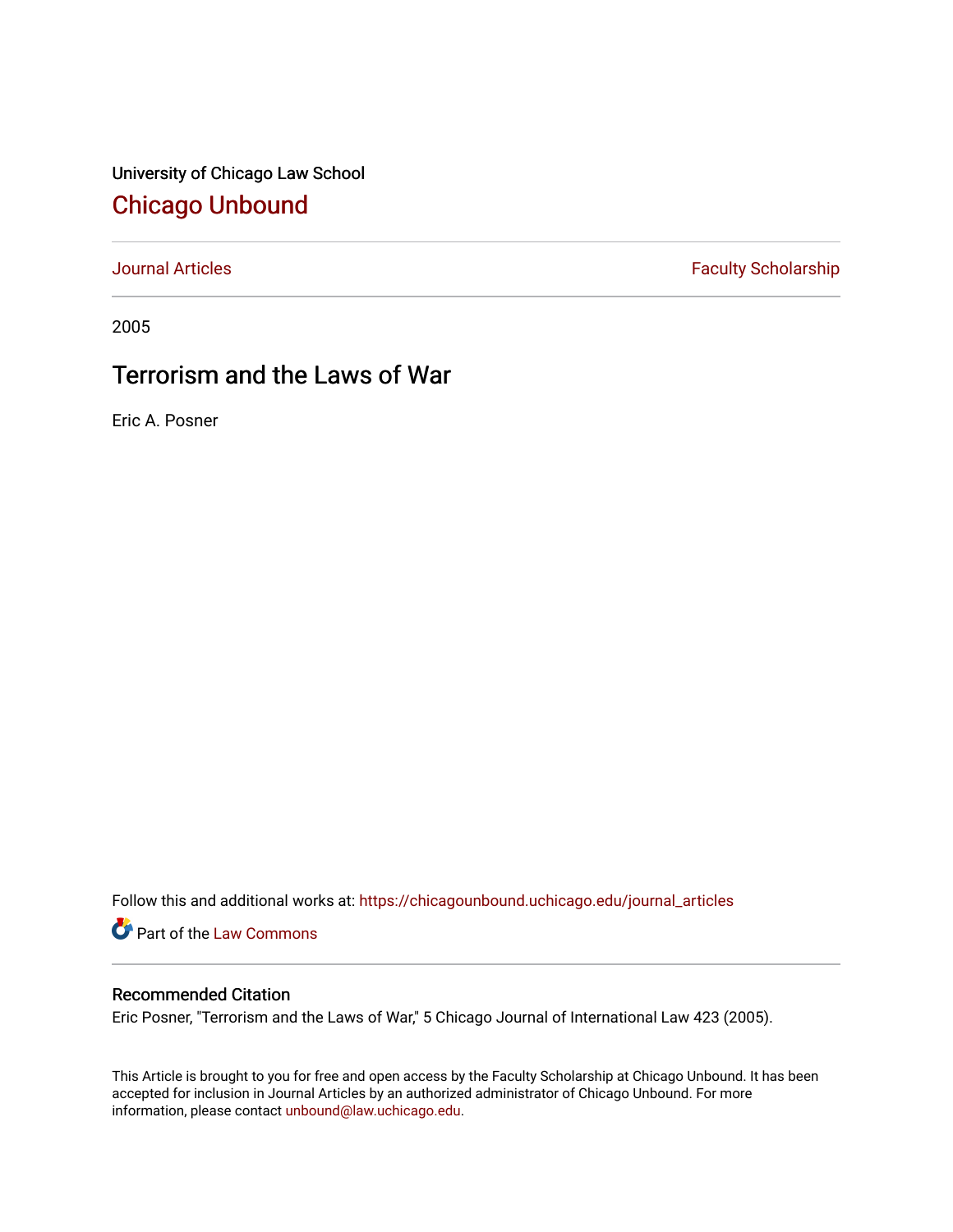# Terrorism and the Laws of War Eric A. Posner\*

Do the laws of war apply to the US-led "war on terror"? There are several positions. (1) The laws of war do apply and to the same extent that they apply in regular wars. (2) The laws of war do not apply; the US military has a free hand. (3) The laws of war apply but in modified form.'

This disagreement matters because the laws of war, if they do apply, could interfere with current US policy. If position (1) is correct, and a captured al Qaeda suspect is considered a prisoner of war ("POW"), he has the right to receive humane treatment, to have contact with humanitarian organizations, and to have various procedural protections in case he is tried for war crimes.<sup>2</sup> At the end of the "war," he must be repatriated. All or many of these consequences conflict with current US policy.<sup>3</sup>

Some people take position (2). They argue that because the "war on terror" is a special kind of war, the ordinary laws of war-which were designed for regular interstate wars, not wars against terrorist organizations-have no or

Kirkland & Ellis Professor of Law, University of Chicago; BA, MA 1988, Yale University; JD 1991, Harvard University. Thanks to Bill Martin for research assistance and the Russell Baker Scholars Fund for financial support.

<sup>&</sup>lt;sup>1</sup> There is a fourth position: The laws of war do not apply because the "war on terror" is an ordinary criminal enforcement action; instead, the relevant constitutional and criminal laws apply (both foreign and domestic). For a discussion, see generally Ruth Wedgwood, *Responding to Terrorism: The Strikes Against bin Laden,* 24 Yale J Intl L 559 (1999) (written before Sept 11, 2001); Noah Feldman, *Choices of Law, Choices of War,* 25 Harv J L & Pub Poly 457 (2001-02); Ronald J. Sievert, *War on Terrorism or Global Law Enforcement Operation?,* 78 Notre Dame L Rev 307 (2002- 03); Peter Spiro, *Not War, Crimes* (FindLaw Sept 19, 2001), available online at <http://writ.news.findlaw.com/commentary/20010919-spiro.htnil> (visited Oct **17,** 2004).

<sup>2</sup> For skepticism about whether denying POW status makes much of a difference, see Derek Jinks, *The Declining Significance of POW Status,* 45 Harv Ind L **J** 367 (2004).

**<sup>3</sup>** The US government has tried to evade these consequences by classifying members of al Qaeda as "unlawful combatants." For a general discussion of the international lawfulness of such a classification, see Symposium, *Agora: Military Commissions,* 96 Am J Intl L 320 (2002).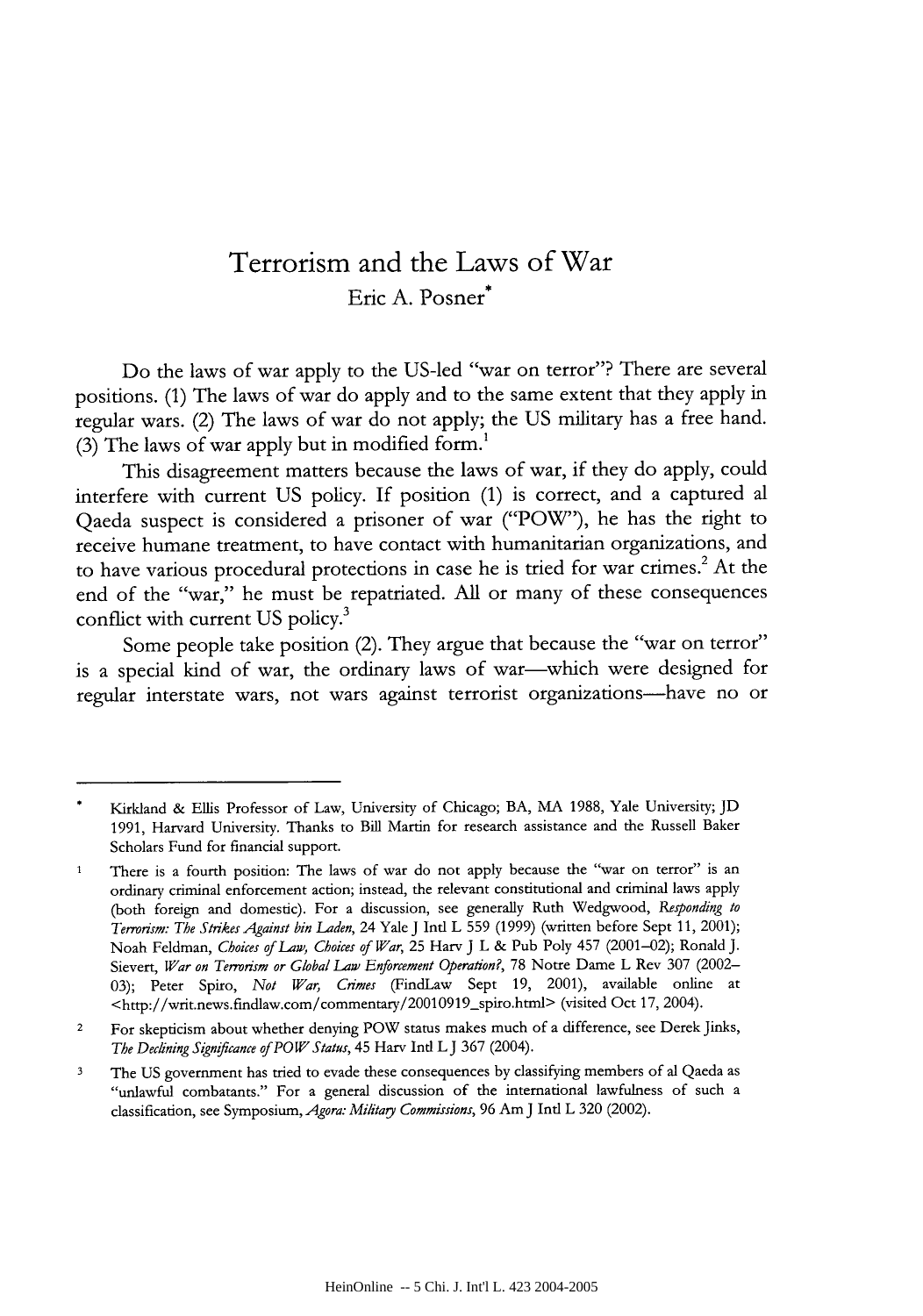limited relevance.<sup>4</sup> On this view, US authorities can treat al Qaeda suspects however they want, subject only to the minimal constraints in general human rights treaties.

I will argue for a position somewhere between (2) and (3). The laws of war might sensibly be applied to conflicts between states and international terrorist organizations, though most likely in a highly modified form. Currently, there is no reason to think they should be applied to the conflict with al Qaeda, but this may change with time.

My argument has three steps. First, I discuss the purposes of the laws of war, and argue that humanitarian considerations provide only an ambiguous rationale for limiting the weapons and tactics of warfare. Second, I discuss why some weapons and tactics are outlawed while others are not, and argue that humanitarian ideals cannot, by themselves, explain the pattern. The best explanation focuses on the enforceability of laws. I identify two conditions under which belligerents would agree on a law of war, and would be willing to comply with their agreement. The symmetry condition requires that the laws of war generate military advantages for neither belligerent. The reciprocity condition requires that each belligerent have the ability to retaliate when the other belligerent violates the laws of war. Third, I discuss the extent to which these conditions apply to the war on terror. I argue that at present they do not apply at all, but they have applied in other conflicts between governments and international terrorist organizations and could apply to the conflict between the US and al Qaeda in the future.

At the outset, I should make clear that my focus is on the law, and not other considerations that might influence tactics used against enemy states or terrorist organizations. My question is whether the laws of war provide nations with a reason for curtailing strategies and tactics. I do not address the question whether independent moral or pragmatic reasons exist for behaving in ways that are not controlled by international law. For example, one might think that the US has good moral or pragmatic reasons for treating captured al Qaeda members humanely even if one concludes that it is not constrained to do so by the laws of war.

## I. THE PURPOSE OF THE LAWS OF WAR

Laws of war have existed since ancient times. The Greeks recognized a rule prohibiting armies from pursuing defeated enemy armies. Soldiers in the Middle

<sup>4</sup> Compare Kenneth Anderson, *Who Owns the Rules of War?,* NY Times Mag 38 (Apr 13, 2003) (arguing that the laws of war need to be rethought in light of the increasing "asymmetry" of armed conflict).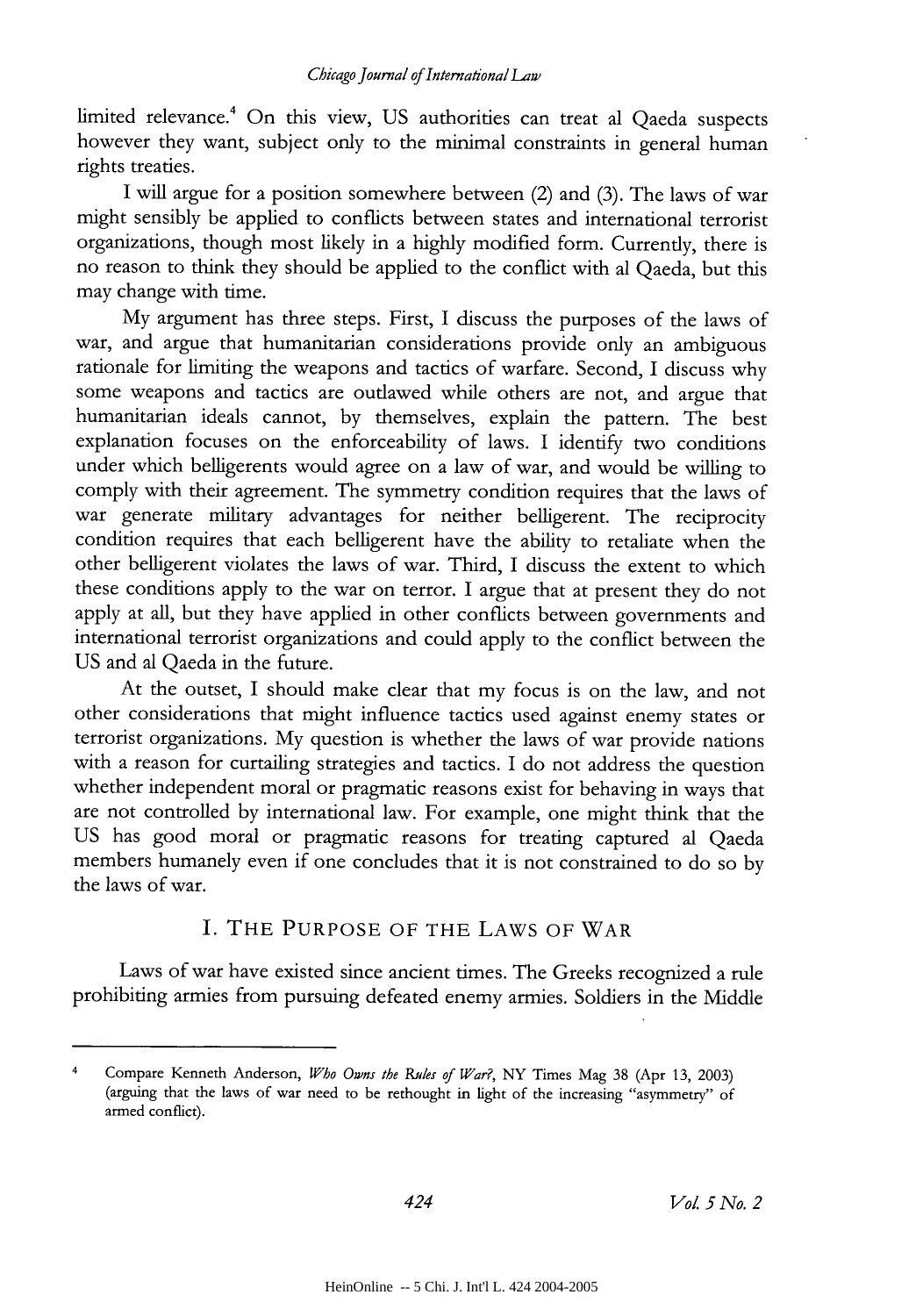Ages granted quarter to enemy soldiers who threw down their weapons. Laws of war were, until recently, not formally codified in treaties or conventions, but had evolved as custom. By the end of the nineteenth century, the major states agreed that the laws of war that were then recognized ought to be more clearly specified in treaty instruments. Conventions were called in The Hague, and then in Geneva; these conventions yielded, at intervals, instruments that together record the modern laws of war.<sup>5</sup>

The laws of war, as they are currently understood, can be divided into general principles and specific rules. The principles hold that soldiers may target only enemy soldiers and other military objectives, and not civilians or civilian property; that incidental damage to civilians and their property should not be disproportionate to the value of the military target; and that weapons and tactics used even against military targets should not cause unnecessary suffering.

These principles are reflected in various specific rules. An early rule against the use of dumdum bullets seems to have been based on the premise that their military justification-stopping a soldier-could be accomplished with an ordinary bullet, and the dumdum bullet caused unnecessary bodily damage.<sup>6</sup> A similar idea underlies rules against the use of poison gas, blinding laser weapons, and explosives that produce microscopic projectiles that cannot be detected by doctors. Recent efforts to outlaw land mines rest on the argument that these weapons' harm to civilians outweighs their military value. Rules against the destruction of military hospitals and execution and mistreatment of POWs reflect the principle that suffering should be limited to what is necessary for achieving legitimate military objectives.<sup>7</sup>

The traditional statement in favor of laws of war is that they serve humanitarian principles.<sup>8</sup> Wars are brutal and awful; it would be better to minimize the suffering by requiring soldiers to follow a minimal set of rules. It is better for soldiers to take prisoners than to execute enemies who surrender; it is better to treat POWs well than to starve and torture them; it is better to spare civilians than to kill them.<sup>9</sup>

**<sup>5</sup>** On the history, see generally Geoffrey Best, *War and Law* Since 1945 (Clarendon 1994); Geoffrey Best, *Humanity in Warfare* (Columbia 1980); Michael Howard, George J. Andreopoulos, and Mark R. Shulman, eds, *The Laws of War: Constraints on Warfare in the Western World* (Yale 1994).

<sup>6</sup> See Eric A. Posner, *A Theogy of the Laws of War,* 70 U Chi L Rev 297, 298 (2003).

**<sup>7</sup>** See Christopher Greenwood, *The Law of Weaponry at the Start of the New Millennium,* in Michael N. Schmitt and Leslie C. Green, eds, *The Law of Armed Conflict: Into the Next Millennium* 185, 189-90 (Naval War College 1998).

<sup>8</sup> See id at 189.

<sup>&</sup>lt;sup>9</sup> See generally Best, *Humanity in Warfare* (cited in note 5).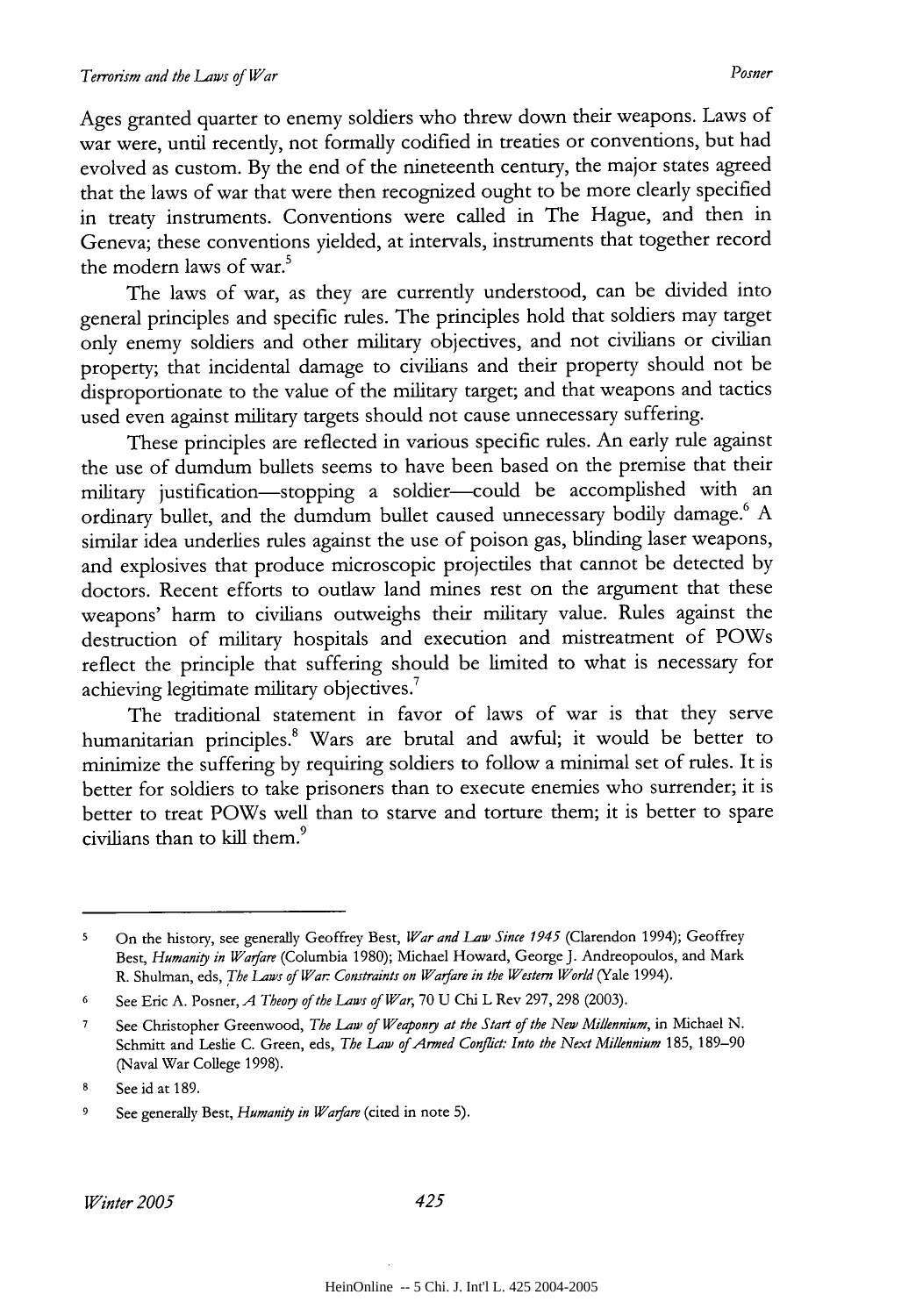#### *Chicago Journal of International Law*

As attractive as these ideas are, they are vulnerable to diverse criticisms. One problem is that war itself is brutal and horrible, and if laws of war are enforceable, why limit them to the scope of the principles described above? Why not outlaw war altogether, or limit it to a duel between chosen representatives of each side, as was tried (unsuccessfully) by the Greeks and the Trojans in *The Iliad?* And if this is unrealistic, then why think that the existing laws of war can exert any force in the first place? The implicit assumption of the laws of war is that the evils of war can be lessened but cannot be eliminated. However, the idea of humanitarianism is too vague to provide an explanation for the lines that are drawn.

A second problem with the humanitarian theory is that the laws of war apply equally to both (or all) sides of the dispute, and thus indifferently to the aggressor and its victim. In theory, the French should have complied with the laws of war to the same extent as the Nazi invaders, but if aggression was initiated by the Nazis, why shouldn't the prospect of foreign occupation and Nazi tyranny justify the use of all means necessary to resist the invasion, including the mass killing of German civilians? Indeed, by the end of the war, the British and the Americans had concluded that mass killing of enemy civilians was justified for ending the Nazi menace, even if it was formally a violation of the laws of war.<sup>10</sup> This problem was recognized as early as Grotius, who appeared to believe that the belligerent with the just cause was not constrained by the principle of proportionality.<sup>11</sup>

Third, a more humane war may be one that is more likely to occur and more likely to persist once it begins. One argument in favor of area bombing during World War II was that it would demoralize German citizens and end the war earlier. Thus, the short-term costs would be high, but in the long term fewer soldiers and citizens would die than if targeted bombing was used. This was also the justification for dropping atom bombs on Hiroshima and Nagasaki. And during the cold war, reliance on nuclear weapons was justified for their deterrent value: no war would occur just because the weapons were so inhumane.

<sup>&</sup>lt;sup>10</sup> The issue arose again during the Kosovo intervention when human rights groups complained that NATO's use of high altitude bombing protected pilots at unreasonable expense to civilians who were killed or injured by errant bombs. See, for example, Amnesty International, *"Collateral Damage" or Unlawful Killings?. Violations of the Laws of War by NATO during Operation Allied Force 18-* 20 (June 2000), available online at <http://web.amnesty.org/library/pdf/ EUR700182000ENGLISH/\$File/EUR7001800.pdf> (visited Oct 17, 2004). The relevant question is, if you think that the Kosovo intervention was justified on humanitarian or security grounds, but think that American public opinion would not have tolerated an air campaign that resulted in nontrivial casualties to American pilots, should the American government have chosen not to intervene in order to avoid violating international humanitarian law?

**<sup>11</sup>**See Judith Gail Gardam, *Proporlionaliy and Force in International Law,* 87 Am J Ind L 391, **396** n 30 (1993).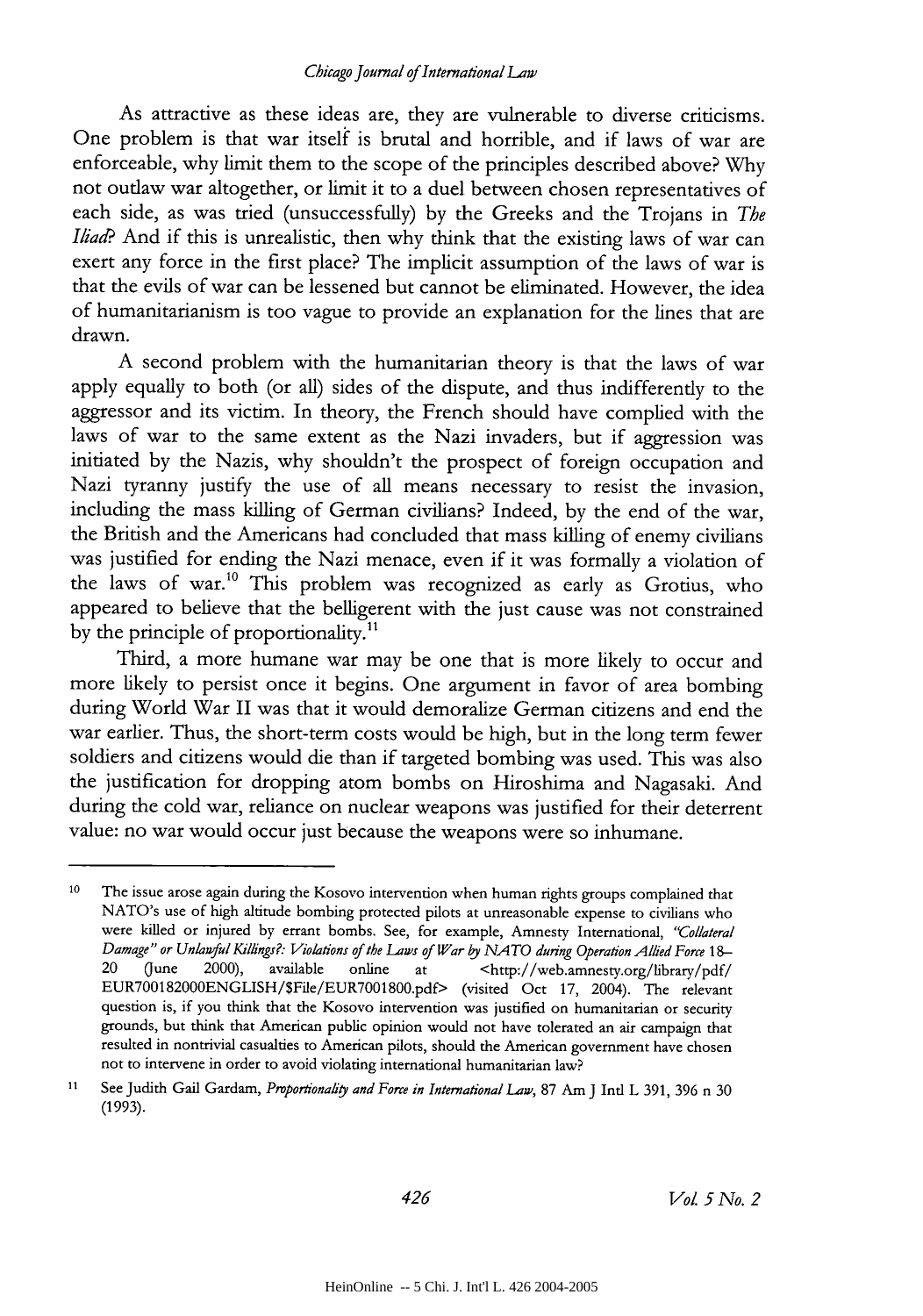These considerations suggest that the humanitarian contribution of the laws of war is ambiguous. The laws may make war more humane by depriving soldiers of destructive weapons and tactics; but they may make war less humane by prolonging it, and they may make the world less secure by making war more attractive. How these tradeoffs should be evaluated is a difficult question that I have addressed elsewhere and will not repeat here.<sup>12</sup> For the purpose of this paper, I will assume that a proper evaluation of the tradeoff would not indicate that laws of war are undesirable, and that some laws of war-moderate or expansive-are optimal.

My focus from now on is enforceability. Many proposed laws of war, though desirable in the abstract, are not created because states will not agree to them or because they are not enforceable. Part II addresses this problem.

## II. SYMMETRY AND RECIPROCITY

As noted earlier, the ideal of humanitarianism does not explain why some weapons and tactics are outlawed and others are not. The ideal has no natural stopping point: it suggests that all weapons and tactics should be outlawed, which in turn implies that war itself should be outlawed. But the premise of the laws in war-jus in bello-is that wars themselves are going to occur, whether or not they are outlawed. So we have an empirical and normative puzzle. The empirical puzzle is why some weapons and tactics are outlawed but not others, even though they are all inconsistent with humanitarianism. The normative puzzle is, why should humanitarianism stop short of abolition of war?

The answer to both puzzles is the same: states will agree to limits on warfare and will comply with those limits only under certain conditions. This Part discusses two of these conditions: symmetry and reciprocity.

Initially, we need to understand what exactly the laws of war accomplish from the perspective of the states. Suppose that two states are at war, expect the war to end some day, and prefer to minimize their own losses. Everything else being equal, the ultimate winner would rather win at less expense of blood and treasure than at greater expense; the ultimate loser would also rather lose at less expense rather than at greater expense. Thus, even though the states are at war, they share an interest in minimizing their losses. The problem for each state is that it can minimize its own losses only by persuading the other state to use less, rather than more, destructive weapons and tactics. But, given that the states are at war, how can one state persuade the other to use less force?

The answer is that, in theory, the states can implicitly agree on joint limits on the use of force as long as the limits make both states better off, each state

<sup>12</sup> See generally Posner, 70 U Chi L Rev at 297 (cited in note 6).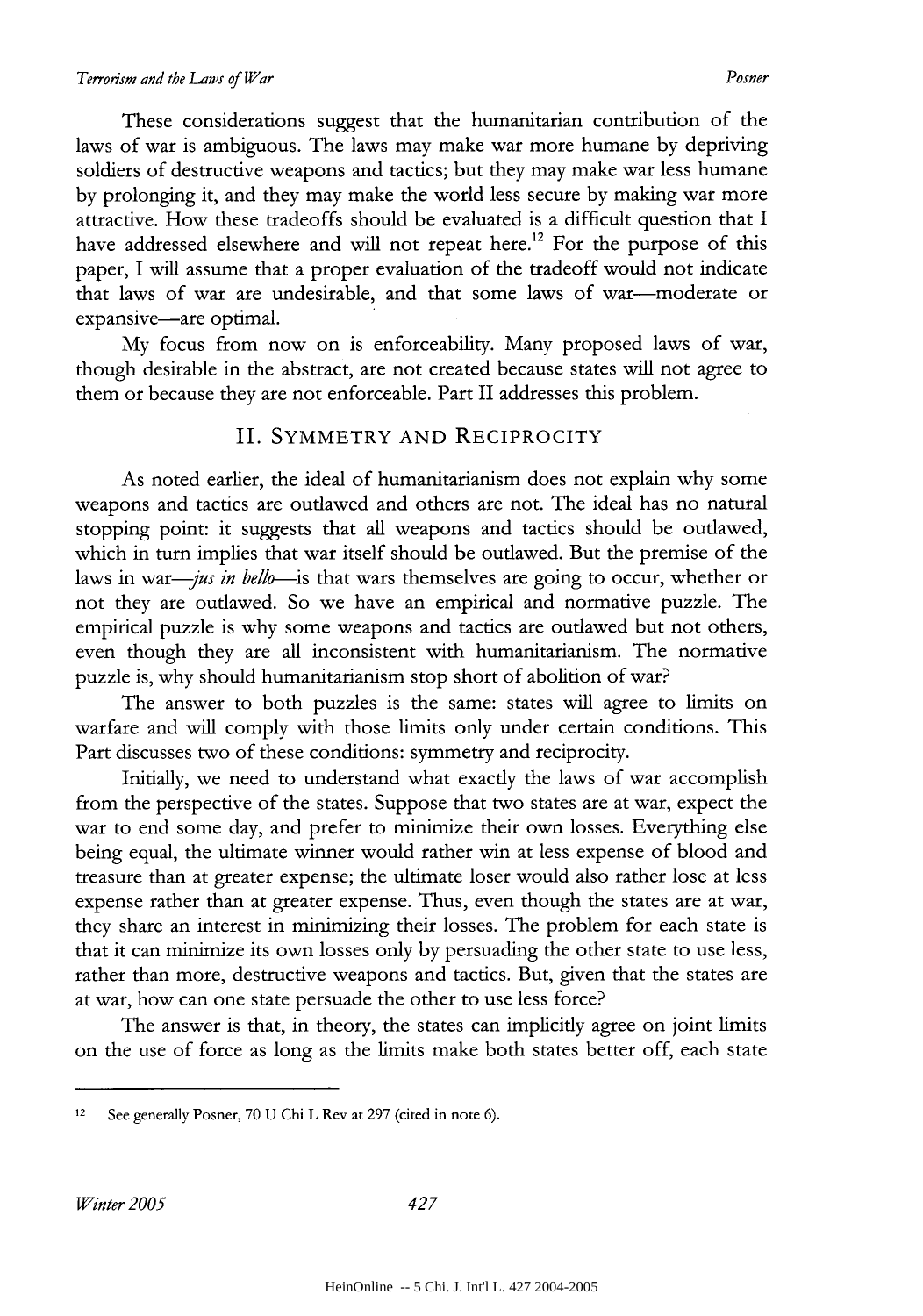can credibly threaten to retaliate against the other state for violating the limits, and each state cares enough about the future. The strategic problem is similar to the prisoner's dilemma, and the solution is the same: mutual threats of retaliation.<sup>13</sup> But there must be limits to cooperation; why, otherwise, have the war in the first place, or not end it early rather than merely limit the use of weapons?

This brings us to what I will call *symmetry* and *reciprocity* conditions. These conditions are probably necessary for self-enforcing laws of war; I doubt they are sufficient, however.

The *ymmety* condition says that a law of war can be self-enforcing, and indeed possible in the first place, only if it gives an advantage to neither state in the conflict. It must be neutral as between them.

Let me provide two examples. Prior to World War II, the great powers discussed banning submarine warfare and certain kinds of sea mines. Britain favored such a rule, but other states—such as France—opposed it.<sup>14</sup> The Great Powers also discussed banning poison gas, did so, and (for the most part) did not violate the rule.<sup>15</sup> What accounts for this difference?

The best answer is that a ban on submarine warfare and sea mines would have provided an advantage to one state; the ban on poison gas did not. Because every major state had the capacity to manufacture and deploy poison gas, the ban benefited all while not clearly providing an advantage to any state. Thus, a ban was possible and turned out to be self-enforcing during World War II as between the major belligerents. **By** contrast, although France and Britain both would have benefited from a ban on submarine warfare because such a ban would have protected their commercial shipping, Britain would have benefited much more than France would have, and this would have given Britain an advantage over France in a war (or, more likely, normal colonial competition). Britain relied more on commercial shipping than France did, and Britain's naval superiority would have been vulnerable to the new threats posed by submarines. In the poison gas case, the gains were equal, giving no one a *relative* gain; in the

**<sup>13</sup>** The actual strategic setting is more complicated. There most likely will be asymmetric information, for why would the states go to war unless there were some kind of bargaining failure? The asymmetric information problem that results in war may explain why states are unable, during the war, to make deals limiting the kinds of weapons and tactics they can use. Agreeing to laws of war prior to the war makes such bargaining unnecessary, but then asymmetric information may interfere with the threat of retaliation in case of violation of the laws, which then makes cooperation difficult. I am assuming that the decision to go to war is a rational choice. See generally James **D.** Fearon, *Rationalist Explanations for War,* 49 **Ind** Org **379 (1995).**

<sup>14</sup> See Jeffrey W. Legro, *Cooperation under Fire: Anglo-German Restraint during World War II* at 37 (Cornell **1995).**

**<sup>15</sup>** See Best, *War and Law Since 1945* at 306-07 (cited in note **5).**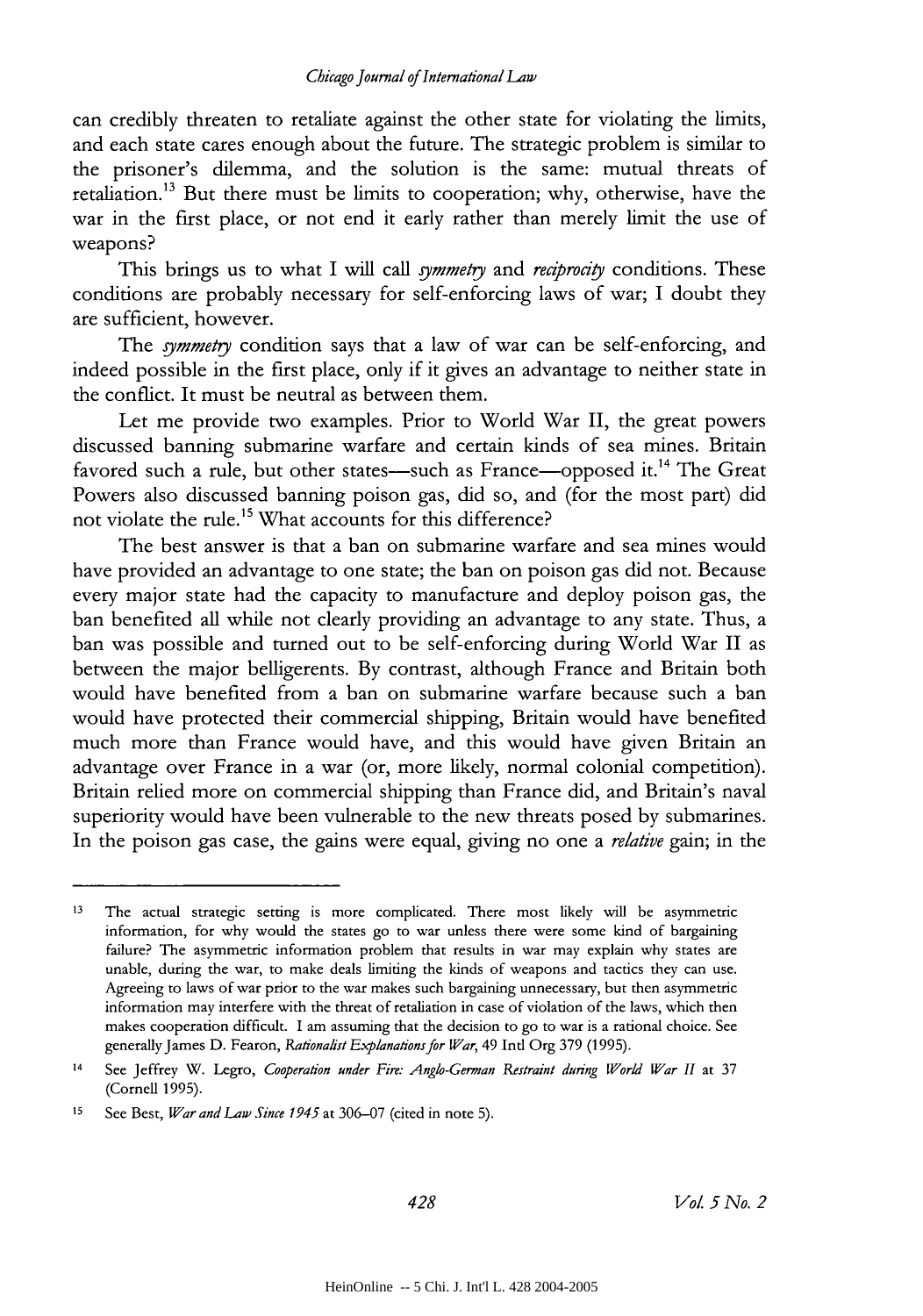submarine warfare case, the gains, while positive for both sides, would have been unequal, giving Britain a relative gain vis-à-vis France, Germany, and other countries.

These examples are relatively clear, but symmetry is always a matter of context, and often the relative gains of a rule are hard to identify and vary between different pairs of belligerents. Requiring humane treatment of POWs, for example, may seem symmetrical, but in practice it may not be for various reasons. For example:

1. Some states have, for internal reasons, a long history of treating POWs well, so a new rule does not require any changes to practice or culture; other states do not. The rule benefits the first group more than the second.

2. Some states turn out to have logistical advantages. If one state captures POWs in its territory, for example, it may be easier to treat them humanely than a state that captures them on hostile territory at the end of long supply lines. The rule benefits the first state more than the second.

3. Some states might believe that treating POWs well is a good way to get them to surrender, while other states might believe that treating POWs poorly is a good way to demoralize the belligerent and persuade it to sue for peace. The rule benefits the first state by not requiring it to act differently from the way it thinks is militarily appropriate; the rule hurts the second state.<sup>16</sup>

As a result, one finds a complex pattern in the treatment of POWs reflecting all of these factors. I will say more about this in a moment.

Let's turn to the second condition for self-enforcing laws of war, which is *reeiprodcy.* By this I mean that if a belligerent violates the laws of war, the opponent both has the capacity and an interest in retaliating by violating the same rule or some other rule. Reciprocity exists only when a war is ongoing, the outcome is unclear, all belligerents share an interest in keeping the war limited, and all belligerents have the ability to constrain those who fight under their flag.

Reciprocity requires that each state maintain an effective military authority that can both ensure that its own soldiers obey the laws of war and that an appropriate response-generally, retaliation-can be made when the other state violates the laws of war. When a war is about to end, and the enemy is in disarray, the other state has less reason to obey the laws of war because the losing state is powerless to retaliate: thus, pillage and looting are more likely to result than otherwise. And when one state violates all the laws of war-if it adopts a scorched earth policy-then it loses the ability to retaliate against the other state when that state violates the laws of war, as it cannot adopt more

**<sup>16</sup>**For a discussion of these and related factors, see generally James D. Morrow, *The Institutional Features of the Prisoners of War Treaties,* 55 Intl Org 971 (2001).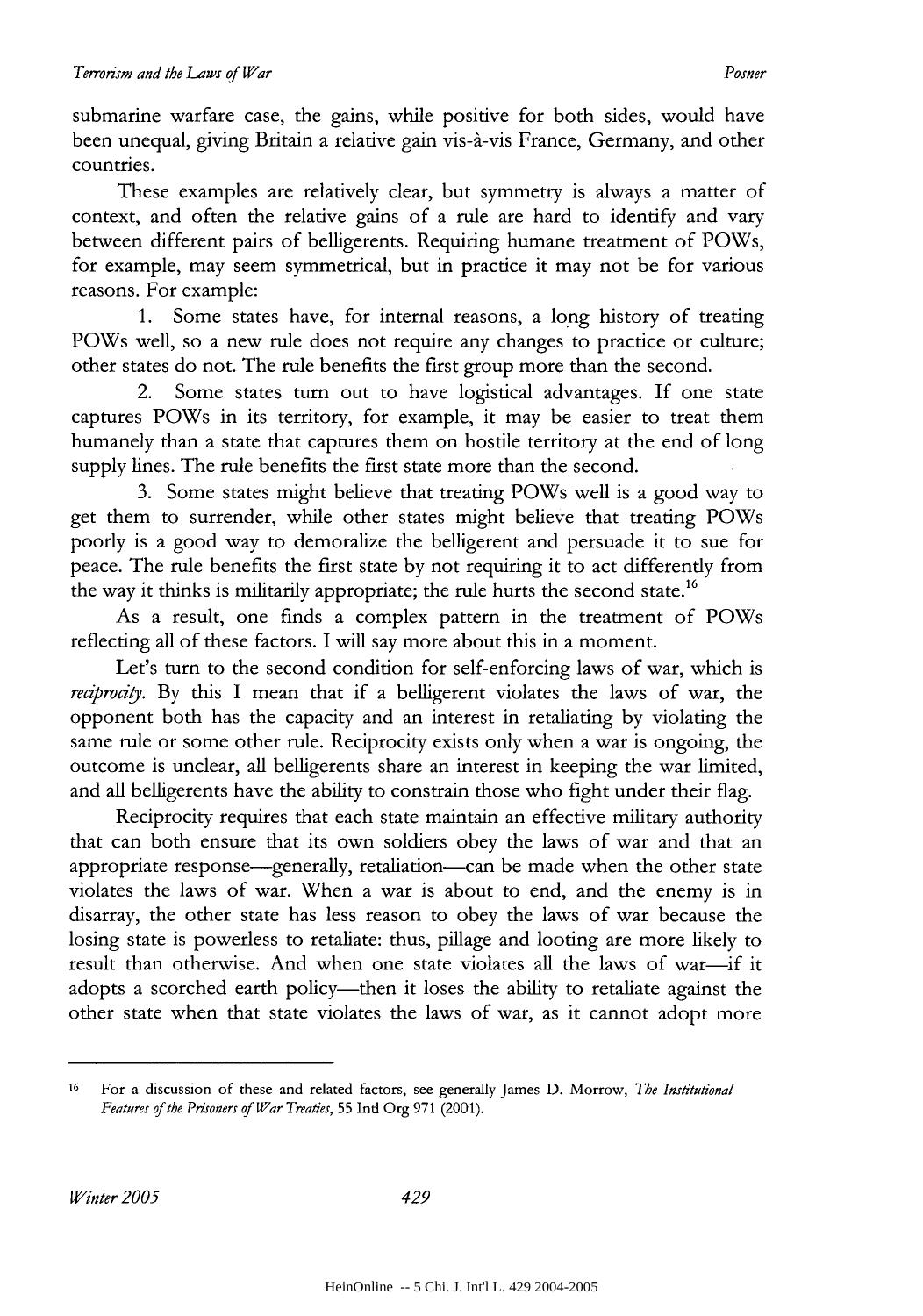extreme tactics than those that it already uses. In a limited war, both states exercise self-restraint so that they have a way of retaliating if the other state fails to exercise restraint.

Reciprocity helps to explain the single most ineffective area of the laws of war: the laws of occupation. In no case since World War II has a state declared that the laws of occupation are applicable to a particular occupation-the only exception being America's current occupation of Iraq.<sup>17</sup> The reason is that a conquered state has no power to retaliate against the conqueror for violating the laws of war. There is no reciprocity.

Reciprocity is intuitive but frequently misunderstood. One often hears the following complaint about a particular violation of the laws of war—say, the American abuse of detained Iraqis during the recent war in Iraq: "Because the US has violated the laws of war by torturing POWs and civilians, we can expect that in its next war the US's enemy will torture American POWs." The logic here is dubious. Suppose that the US's next war is with North Korea. There is no reason to believe that North Korea will torture American POWs *because* US forces tortured Iraqis. After all, if North Korea tortures American POWs, it can expect the **US** to retaliate in some way. North Korea has no interest in vindicating the rights of Iraqis; its interest is in limiting (or not) its war with the **US.**

What is true is that if the **US** and North Korea are at war, the US may want to treat North Korean POWs humanely in the hope that North Korea will reciprocate and treat American POWs humanely. This is the true sense in which reciprocity may function to the benefit of both sides.<sup>18</sup>

The symmetry condition and the reciprocity conditions overlap somewhat, but they are intended to capture distinct phenomena. The symmetry condition says that the law must give an advantage to no party. The reciprocity condition says that one party must be able to retaliate if the other party violates the law. If it cannot, this is usually because it has already been defeated (as in the case of occupation) or it is not a well organized army (as in the case of civil wars involving guerillas and irregulars, in some cases).

<sup>17</sup> See Eyal Benvenisti, *The InternationalLaw of Occupation* 182 (Princeton 1993).

**<sup>18</sup>** Note that there will often be divergence between the formal laws of war agreed to in advance of war and the "law in action" as the war progresses. This happens because during wars weapons and tactics evolve quickly and unpredictably, rendering earlier judgments irrelevant. For example, during World War I, when the British imprisoned German U-boat crews for war crimes, the Germans responded by imprisoning a group of British officers. Eventually, the British gave **in:** they could not deter the Germans from their U-boat tactics because they valued humane treatment of their captured soldiers more than any gains from imprisoning U-boat crews. See Gary Jonathan Bass, *Stay the Hand of Vengeance: The Politics of War Crimes Tribunals* 61-62 (Princeton 2000).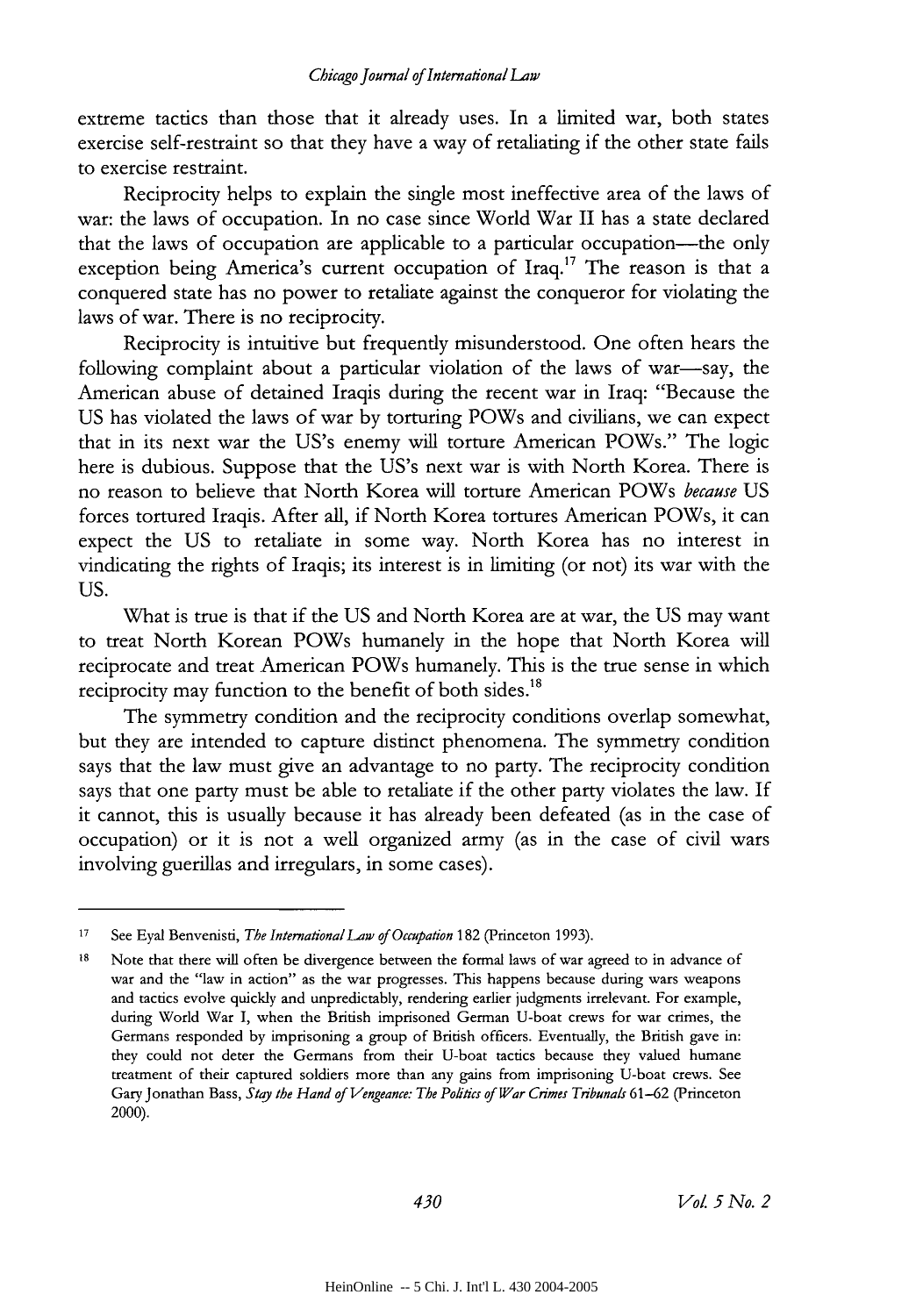## III. THE WAR ON TERROR

There are two polar responses to the problem of applying the laws of war to international terrorism. One response is that the laws of war apply with full force against terrorists. This view is reflected in the 1977 protocols to the Geneva Convention, which many states, but not the United States, have ratified. Under the 1977 protocols, nearly everyone picked up in a theater of combat is entitled to protection of the laws of war.<sup>19</sup> People guilty of war crimesincluding terrorists who blow up civilians--would, under these laws, be entitled to various procedural protections. They could be punished for their crimes, but not otherwise treated any differently from regular soldiers.

The opposite response is that no laws of war should apply to a state's military operations against terrorists. This view is based on two misunderstandings about terrorism. The first is that it is purely destructive and has no political aim. Most terrorist groups have a specific political aim-in the case of al Qaeda, the elimination of American military forces from Arab lands and possibly the elimination of Western influence in the Middle East.<sup>20</sup> This is a coherent political aim, and it could be satisfied if the US adjusted its strategic priorities. The second misunderstanding is that terrorists are not amenable to reason and are unable to exercise self-discipline. Terrorist groups frequently respect certain rules or enter *modi vivendi* with particular governments.<sup>21</sup> They grant immunity to message-bearers, for example, and restrict their activities to certain targets. Often terrorists seek to force governments into negotiations, and they respect certain ground rules the violation of which would make negotiation impossible.<sup>22</sup> In many cases—including in Spain, Italy, Northern Ireland, and South Africa-terrorist organizations have evolved (albeit in some cases, only

**<sup>19</sup>** Protocol Additional to the Geneva Conventions of Aug 12, 1949, and relating to the Protection of Victims of International Armed Conflicts (Protocol I), art 48, 1125 UNTS 3, 25 (1977).

<sup>20</sup>See National Commission on Terrorist Attacks Upon the United States, *The 9/11 Commission Report* 47 (2004), available online at <http://www.9-llcommission.gov/report/index.htm> (visited Nov 15, 2004).

<sup>21</sup> Religious terrorists may be undeterrable because they are motivated by religious duties. See Bruce Hoffman, *Inside Terrorism* 168 (Victor Gollancz 1998). They are also more violent. Id at 93. But they have aims that they are pursuing using rational means, and this is true for terrorists generally. Id at 183.

<sup>22</sup> Hoffman provides some examples. Israel and the PLO exchange prisoners; other states and terrorist organizations have done so as well. Id at 67, 133-35. Terrorist organizations sometimes try to avoid harming civilians, focusing on soldiers and officials instead. Id at 164.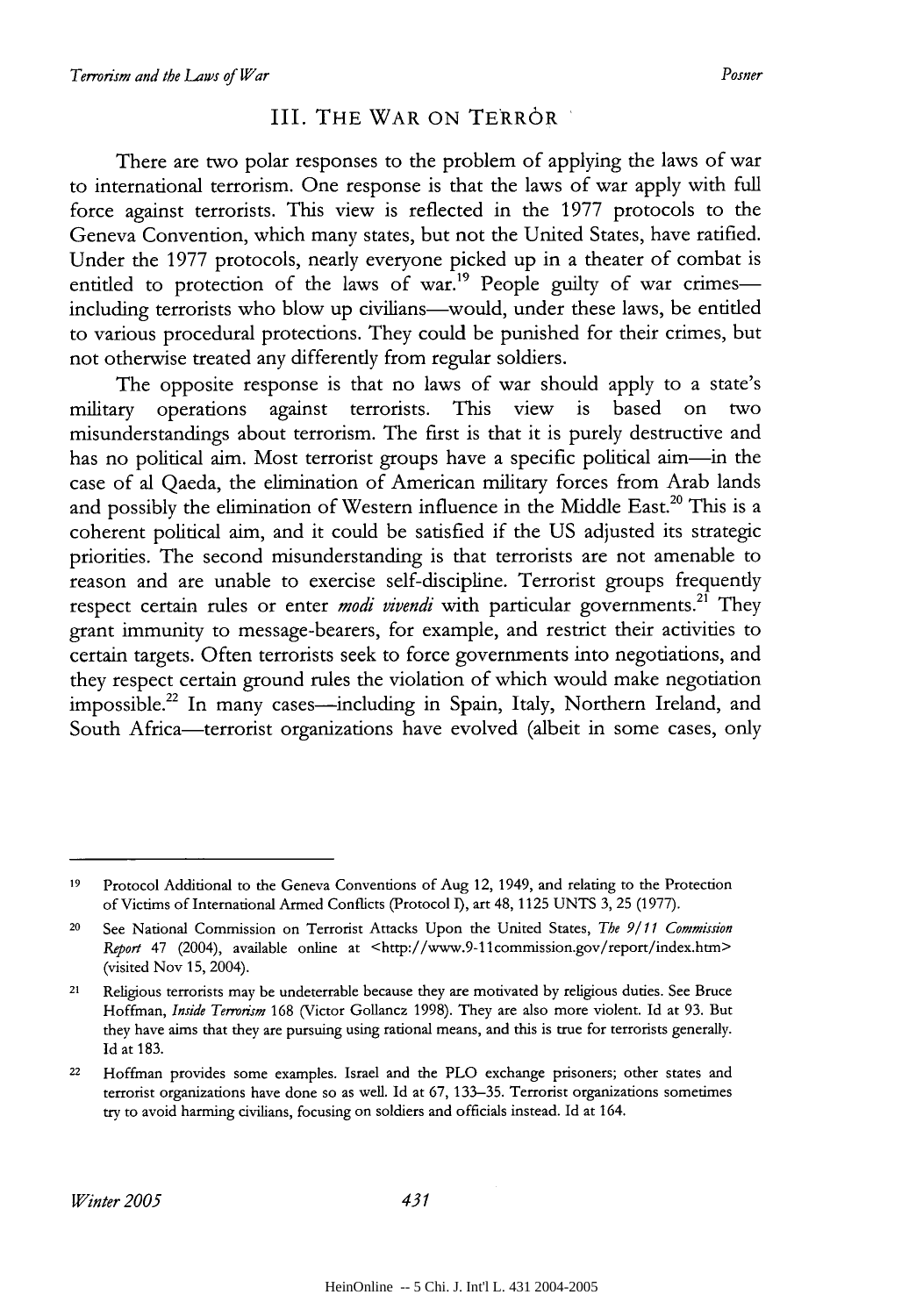partially) into political organizations that reached a settlement with the government.<sup>23</sup>

It is true that terrorist groups do not act like most states, but states themselves are highly diverse, and sometimes the governments of states and terrorist organizations are hard to distinguish. Many such states do comply with many rules of international law, even as they sponsor or engage in terrorism. If ordinary states can be expected to comply with the laws of war while fighting each other, then quasi-states, terrorist states, rogue states, and state-like terrorist organizations may be expected to do so as well.

Laws of war are possible between states and terrorist organizations for the same reason that they are possible in interstate disputes. Although each side has an interest in defeating the other side, each side also has an interest in minimizing its own losses prior to victory or defeat, as the case may be. When each side can curtail its use of destructive tactics against the other side, can benefit from the other side doing the same, and does not, in doing so, confer a military advantage to the other side, then self-enforcing limitations on conduct are possible.

But there is a difference between saying that the laws of war could apply to states fighting terrorists and saying that the existing laws of war—those that have evolved to deal with limited wars between roughly equal states—will apply. The premise of acknowledging a body of laws of war is that the belligerents have a reason to comply with them. However, one expects that the body of laws that two ordinary states would respect would be different from the body of laws that a state and a terrorist organization would respect in their violent dealings with one another.

Indeed, one might argue that the dealings between governments and different terrorist organizations are too heterogeneous to be covered by a single code of law. We might prefer to isolate the bilateral relationships between particular governments and particular terrorist organizations, identify the conventions that evolved to regulate conflict between them, and leave it at that, rather than refer to a broad code that governs the relationships between all governments and all terrorist organizations but is frequently violated. This is reasonable, but one could say the same thing about the relationships between states that engage in limited war; these are surely just as heterogeneous. What matters is not the label one uses but the substance of the laws, conventions, or *modi vivendi* that arise-or that ought to arise-as states and terrorist organizations struggle with each other.

**<sup>23</sup>**See Michael von Tangen Page, *Prisons, Peace and Terrorism: Penal Policy in the Reduction of Political Violence in Northern Ireland, Italy and the Spanish Basque County, 1968-97* at 164-68 (St Martin's 1998).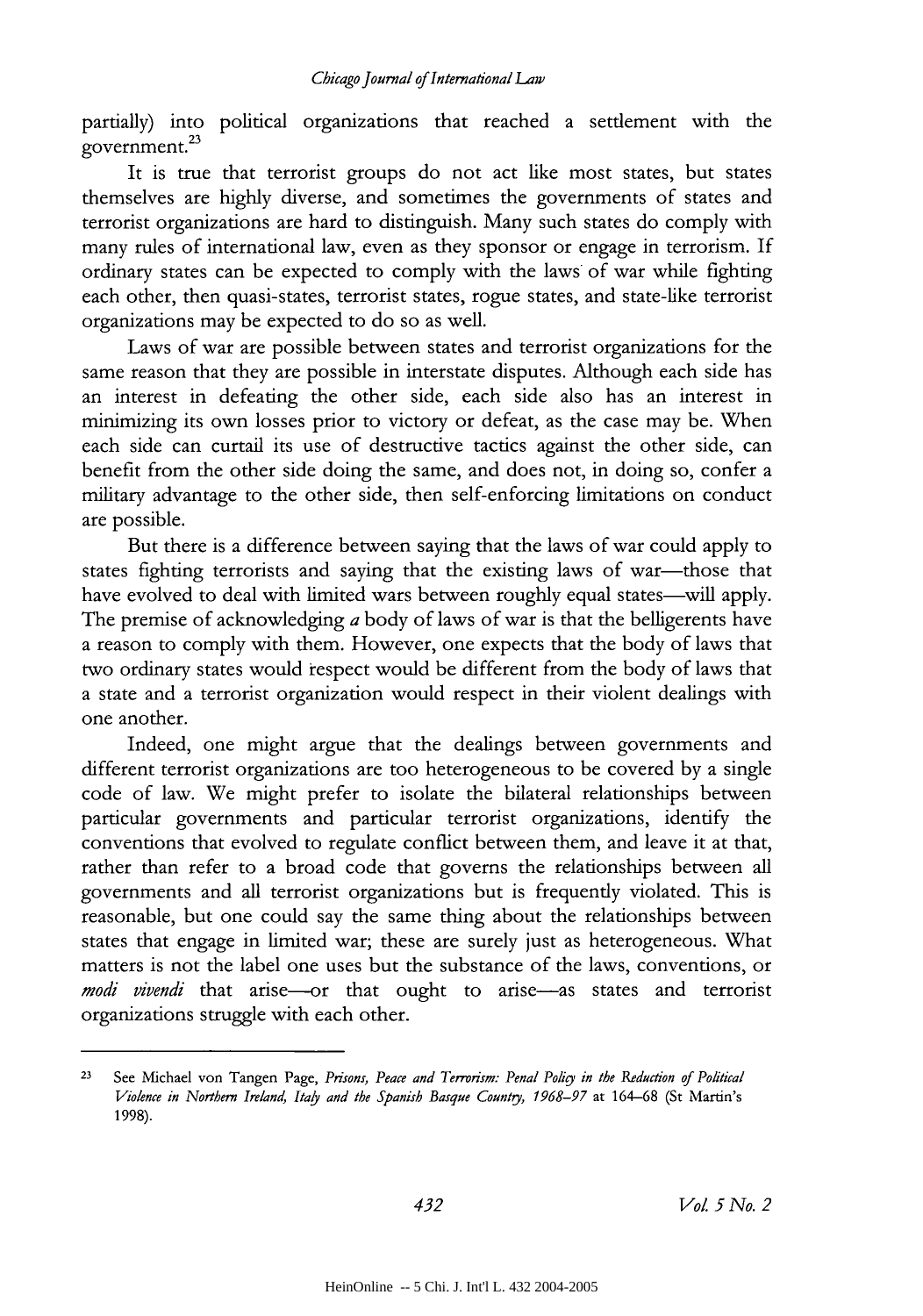The question is, given that terrorism exists, what rules should govern the military conflict between terrorists and governments?

The first point to recall is the constraint of symmetry. Any rule that provides an advantage to government or terrorist will not be respected. The outlawing of terrorist methods is the extreme example: governments can outlaw terrorism but cannot expect terrorists to pay attention.

As another example, consider the prohibition on coercive interrogation of POWs. This rule has not always been respected during regular wars, but it has been respected at times. When each belligerent benefits more from the humane treatment of its soldiers by the enemy than it loses from being deprived of the fruits of interrogation, and—crucially—each party can monitor the other's performance either through intermediaries like the Red Cross or through reports from escaped or rescued POWs, then the rule is, in principle, self-enforcing. And even if each state may cheat a little on the margins, it does seem that the laws of war have improved the treatment of POWs during some wars.<sup>24</sup>

But now we must ask ourselves whether the US could benefit from a similar implicit deal with al Qaeda. The answer is probably not. **Al** Qaeda does not currently hold American soldiers as prisoners, and if it ever does, it seems highly unlikely that it would refrain from torturing and killing them, regardless of how the US treats captured al Qaeda members. The problem is that, at the present time, al Qaeda would gain less by sparing Americans, if it had any, than the US would gain by sparing al Qaeda prisoners. The al Qaeda-US conflict is not symmetrical in the way that an ordinary war is: the US cannot expect to gain any benefits from al Qaeda by treating al Qaeda prisoners in a humane manner given al Qaeda's demonstrated ferocity in its treatment of enemy civilians.

Thus, the symmetry condition is violated; it may be that the reciprocity condition is violated as well. Suppose that both the US and al Qaeda believed that both would be jointly, and equally, better off if they agreed (implicitly) to treat prisoners humanely. The question now is whether each party can credibly promise to comply with the deal as long as the other party does. We know that the US could; but we do not know if al Qaeda could. It depends on whether the al Qaeda leadership can exercise discipline over all those who see themselves as carrying its banner. On one hand, some view al Qaeda as a relatively coherent organization, and it may be that Osama bin Laden and other leaders can control the activities of its members. If so, reciprocity is met; al Qaeda could engage in self-restraint in return for American self-restraint. On the other hand, many people think of Islamic terrorism as a more diffuse phenomenon, and it is doubtful that any one person or organization controls the activities of members.

<sup>24</sup> See Morrow, 55 Ind Org at 971 (cited in note 16).